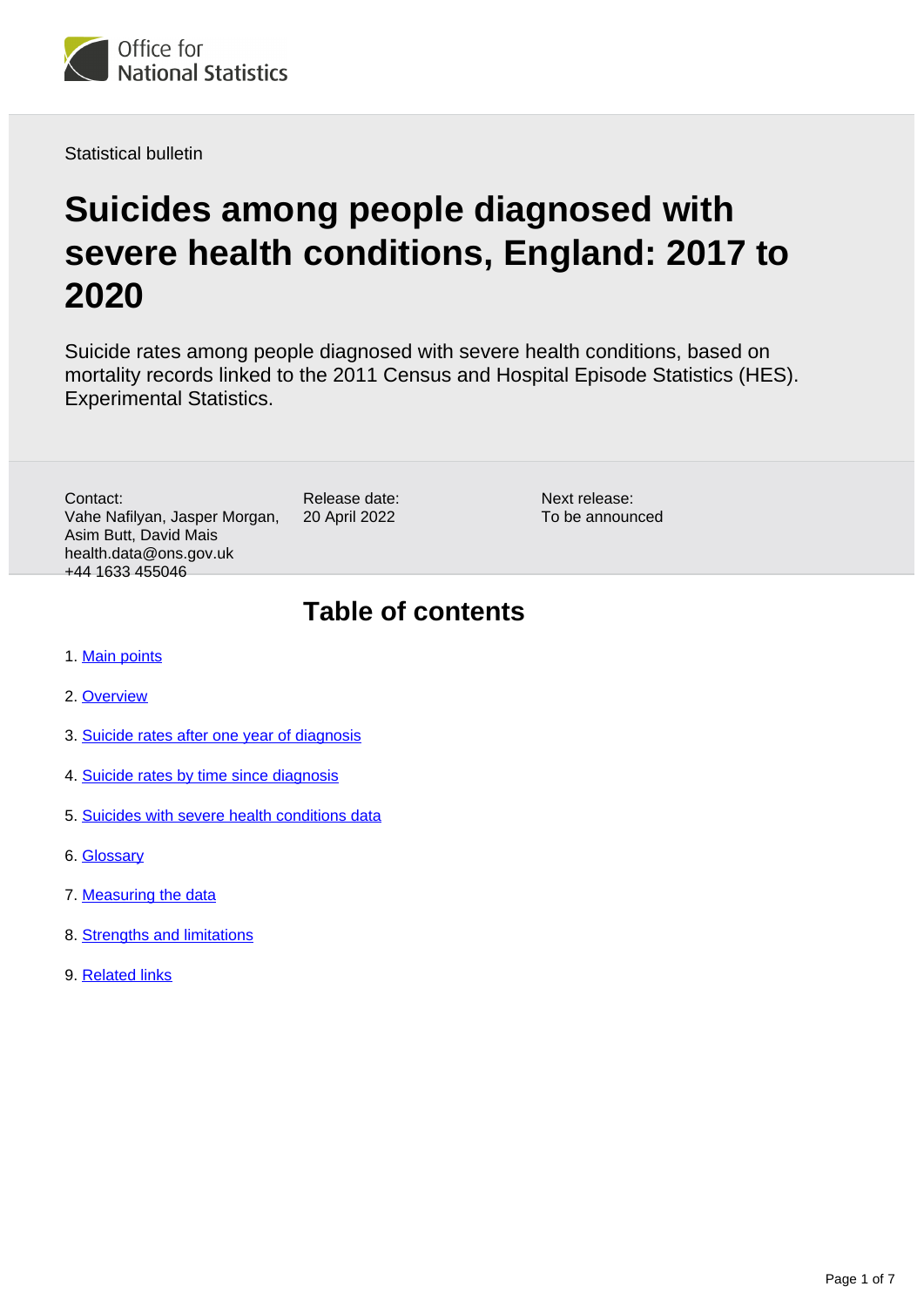## <span id="page-1-0"></span>**1 . Main points**

- This bulletin contains new analysis on rates of suicide in patients diagnosed and treated for the following health conditions in England: chronic ischemic heart conditions, low survival cancer, and chronic obstructive pulmonary disease (COPD).
- A diagnosis or first treatment for the selected health conditions is associated with an elevated rate of death due to suicide when compared with study participants with similar socio-demographic characteristics; participants known as matched controls.
- One year after diagnosis for low survival cancers, the suicide rate for patients (22.2 deaths per 100,000 people) was 2.4 times higher than the suicide rate for the matched controls (9.1 deaths per 100,000 people).
- One year after diagnosis for COPD, the suicide rate for patients (23.6 deaths per 100,000 people) was 2.4 times higher than the suicide rate for the matched controls (9.7 deaths per 100,000 people).
- One year after diagnosis for chronic ischemic heart conditions, the suicide rate for patients (16.4 deaths per 100,000 people) was nearly two times higher than the suicide rate for the matched controls (8.5 deaths per 100,000 people).

Matched controls are study participants who had the same socio-demographic characteristics as patients. Matching is performed to assess whether the rate of suicide in people diagnosed with severe health conditions differs from that of people with a similar socio-demographic profile but not diagnosed with a severe condition.

If you are a journalist covering a suicide-related issue, please consider following the [Samaritans' media guidelines](https://www.samaritans.org/about-samaritans/media-guidelines/)  [on the reporting of suicide](https://www.samaritans.org/about-samaritans/media-guidelines/) because of the potentially damaging consequences of irresponsible reporting. In particular, the guidelines advise on terminology and include links to sources of support for anyone affected by the themes in the article.

If you are struggling to cope, please call Samaritans for free on 116 123 (UK and ROI) or contact other sources of support, such as those listed on the [NHS Help for suicidal thoughts webpages](https://www.nhs.uk/mental-health/feelings-symptoms-behaviours/behaviours/help-for-suicidal-thoughts/). Support is available round the clock, every single day of the year, providing a safe place for anyone struggling to cope, whoever they are, however they feel, and whatever life has done to them.

### <span id="page-1-1"></span>**2 . Overview**

Historically, analysis of suicides has been limited to what is recorded on the death certificate, often requiring other data sources to identify the population at risk. The development of the Public Health Data Asset (PHDA), which links mortality records to the 2011 Census and Hospital Episode Statistics (HES), allows us to analyse wider medical circumstances of individuals health before their death.

We used HES records to identify individuals who were diagnosed or received treatment for chronic ischemic heart conditions, low survival cancer and chronic obstructive pulmonary disease (COPD) between 1 January 2017 and 31 March 2020 in England.

For each health condition, patients were matched to other study participants using socio-demographic factors (including age, sex, ethnicity, religion, deprivation and region of residence) to ensure a reliable comparison with suicide rates in the general population (see Section 7). All matched controls had not been diagnosed with the same health conditions and were alive on the date the patients with selected health conditions first received their diagnosis. Our primary outcome was time to death due to suicide from the date of diagnosis. We present suicide rates for patients and matched controls after one year of diagnosis.

The release is classed as **Experimental Statistics** as the methodologies used to produce the statistics are still in their development phase. This does not mean that the statistics are of low quality, but it does signify that the statistics are new and still being developed. We are open to user feedback on this analysis, including the list of health conditions under consideration.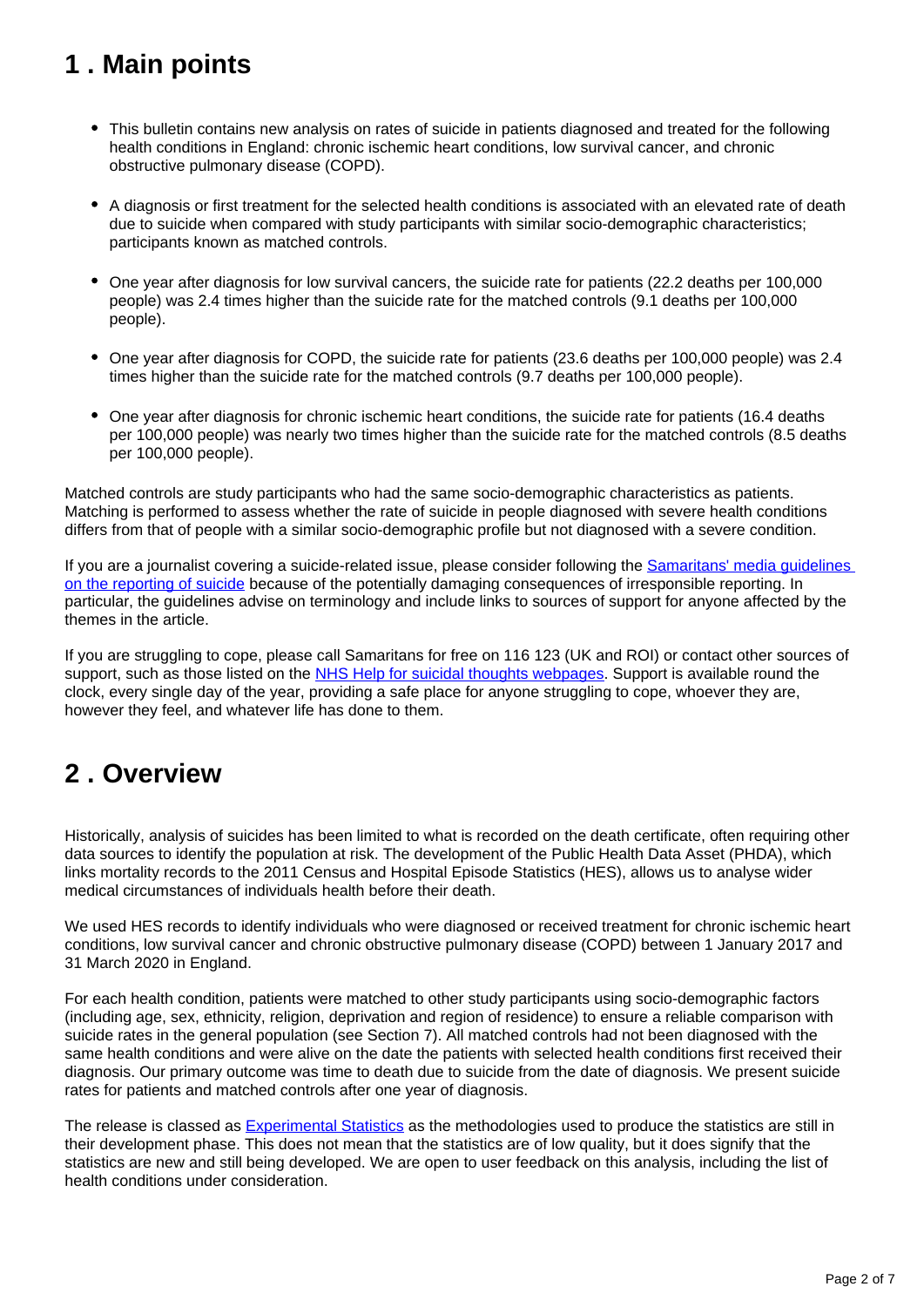## <span id="page-2-0"></span>**3 . Suicide rates after one year of diagnosis**

Figure 1 shows that there were elevated rates of suicide in patients with the severe health conditions analysed one year after diagnosis when compared with the study participants with similar socio-demographic characteristics (matched controls).

In patients with a diagnosis of chronic obstructive pulmonary disease (COPD), the rate of suicide one year after diagnosis was 23.6 deaths per 100,000 people. This is 2.4 times higher than the suicide rate for the matched controls (9.7 deaths per 100,000 people).

The rate of suicide after one year of diagnosis for chronic ischemic heart conditions was 16.4 deaths per 100,000 people, nearly two times higher than the suicide rate for the matched controls (8.5 deaths per 100,000 people).

For patients diagnosed with low survival cancers, the rate of suicide one year after diagnosis was 22.2 deaths per 100,000 people, compared with a suicide rate of 9.1 deaths per 100,000 people for the matched controls. A wider confidence interval for the suicide rate in the low survival cancer patients is largely because of the lower number of suicides recorded for this condition. For the number of suicide deaths and population at risk for each condition, please see Section 7.

As expected, the mortality rate due to causes other than suicide was much higher in people diagnosed with severe health conditions than matched controls. Please see the [reference table](https://www.ons.gov.uk/peoplepopulationandcommunity/birthsdeathsandmarriages/deaths/datasets/suicidesamongpeoplediagnosedwithseverehealthconditionsengland) for the all-cause mortality rates by severe health conditions.

#### **Figure 1: One year after diagnosis for low survival cancers, the suicide rate in patients was 2.4 times higher than the matched controls**

**Suicide rate per 100,000 people, comparing patients who were diagnosed with severe health conditions with matched controls who have similar socio-demographic characteristics as patients but were not diagnosed with severe health conditions, England, Hospital Episode Statistics diagnosis and deaths occurred between 1 January 2017 and 31 March 2020**

#### **Notes:**

- 1. The National Statistics definition of suicide is given in Section 6: Glossary.
- 2. Figures are for persons aged 10 years and over.
- 3. Includes deaths of residents of England.
- 4. Figures are for deaths occurred, not deaths registered in each calendar year.
- 5. The 95% confidence intervals are measures of the statistical precision of an estimate and show the range of uncertainty around the estimated figure.
- 6. Low survival cancers include the diagnosis or treatment of the following cancers: liver cell carcinoma, oesophagus, mesothelioma and malignant neoplasm of bronchus and lung, pancreas and meninges.

#### **Download the data**

[.xlsx](https://www.ons.gov.uk/visualisations/dvc1925/fig1new/datadownload.xlsx)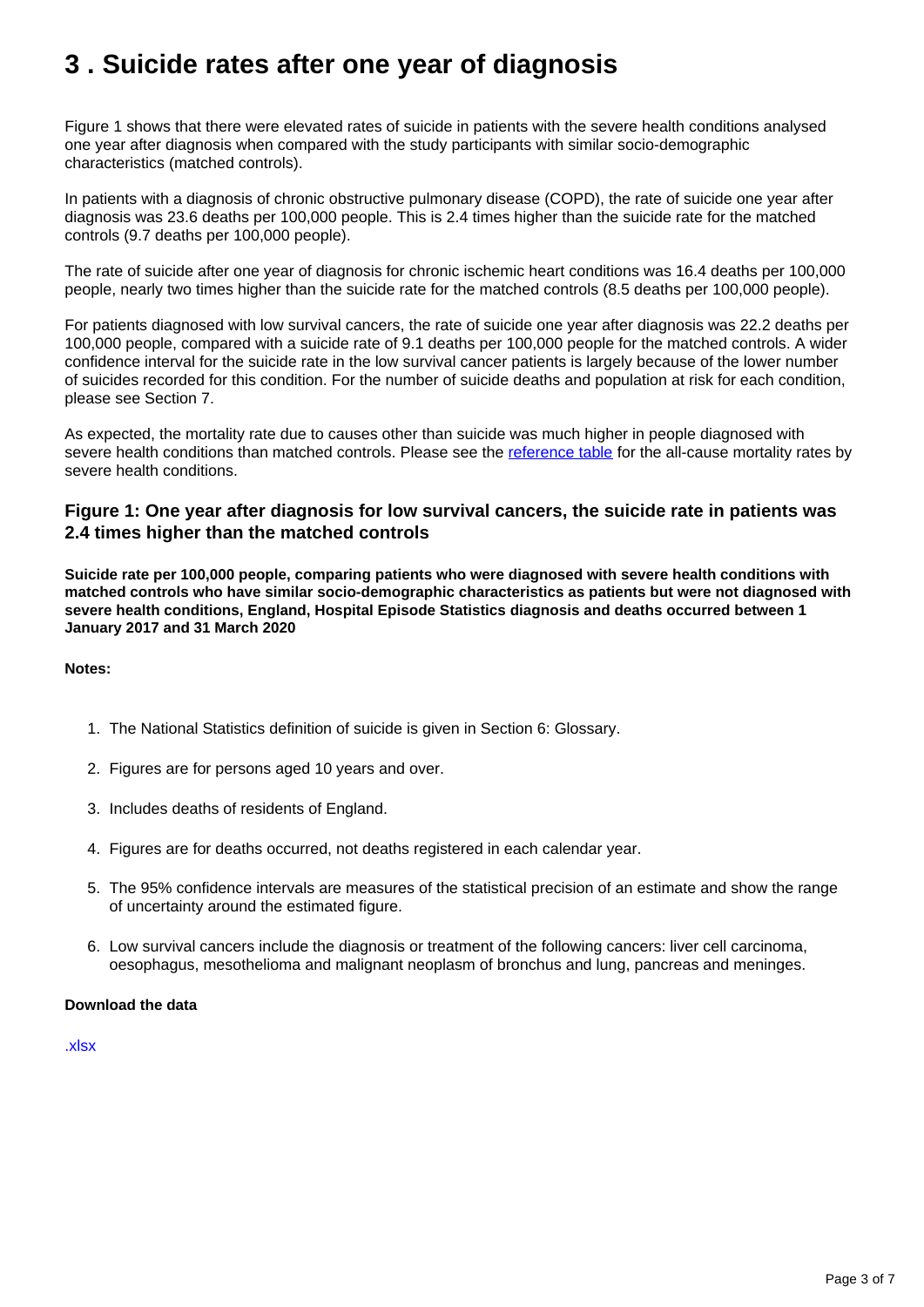## <span id="page-3-0"></span>**4 . Suicide rates by time since diagnosis**

There were 17,195 people who died due to suicide in the study period (1 January 2017 to 31 March 2020). Of these deaths, 455 (2.6%) were in patients diagnosed with chronic obstructive pulmonary disease (COPD), 465 (2.7%) in patients with chronic ischemic heart conditions, and 58 (0.3%) were suicides in low survival cancer patients.

Figure 2 shows that patients diagnosed with severe health conditions in England are more at risk of death due to suicide than the similar socio-demographic study participants, regardless of the time since their diagnosis.

It also shows that the suicide rates in patients increased sharply after the initial diagnosis for the severe health conditions, but the increase in the suicide rate slows over time. For the matched controls, suicide rates increased at a similar rate over time.

These health conditions were chosen, as in most cases patients with these conditions have a progressive condition which cannot be reversed by treatment and there is a reasonable risk of death in those that are diagnosed. In many instances, people diagnosed with these conditions would meet the definition of having a terminal illness.

#### **Figure 2: Diagnosis or treatment for the severe health conditions is associated with an elevated rate of death due to suicide**

**Suicide rate per 100,000 people by months since diagnosis, comparing patients who were diagnosed with severe health conditions with matched controls who have similar socio-demographic characteristics as patients but were not diagnosed with severe health conditions, England, Hospital Episode Statistics diagnosis and deaths occurred between 1 January 2017 and 31 March 2020**

#### **Notes:**

- 1. The National Statistics definition of suicide is given in Section 6: Glossary.
- 2. Figures are for persons aged 10 years and over.
- 3. Includes deaths of residents of England.
- 4. Figures are for deaths occurred, not deaths registered.
- 5. The 95% confidence intervals are measures of the statistical precision of an estimate and show the range of uncertainty around the estimated figure.
- 6. For the patients, the time at risk started at the time of the first hospitalisation episode with a primary diagnosis for the severe health conditions. For matched controls, it started from the day of matching.
- 7. Low survival cancers include the diagnosis or treatment of the following cancers: liver cell carcinoma, oesophagus, mesothelioma and malignant neoplasm of bronchus and lung, pancreas and meninges.

#### **Download the data**

[.xlsx](https://www.ons.gov.uk/visualisations/dvc1925/fig2/datadownload.xlsx)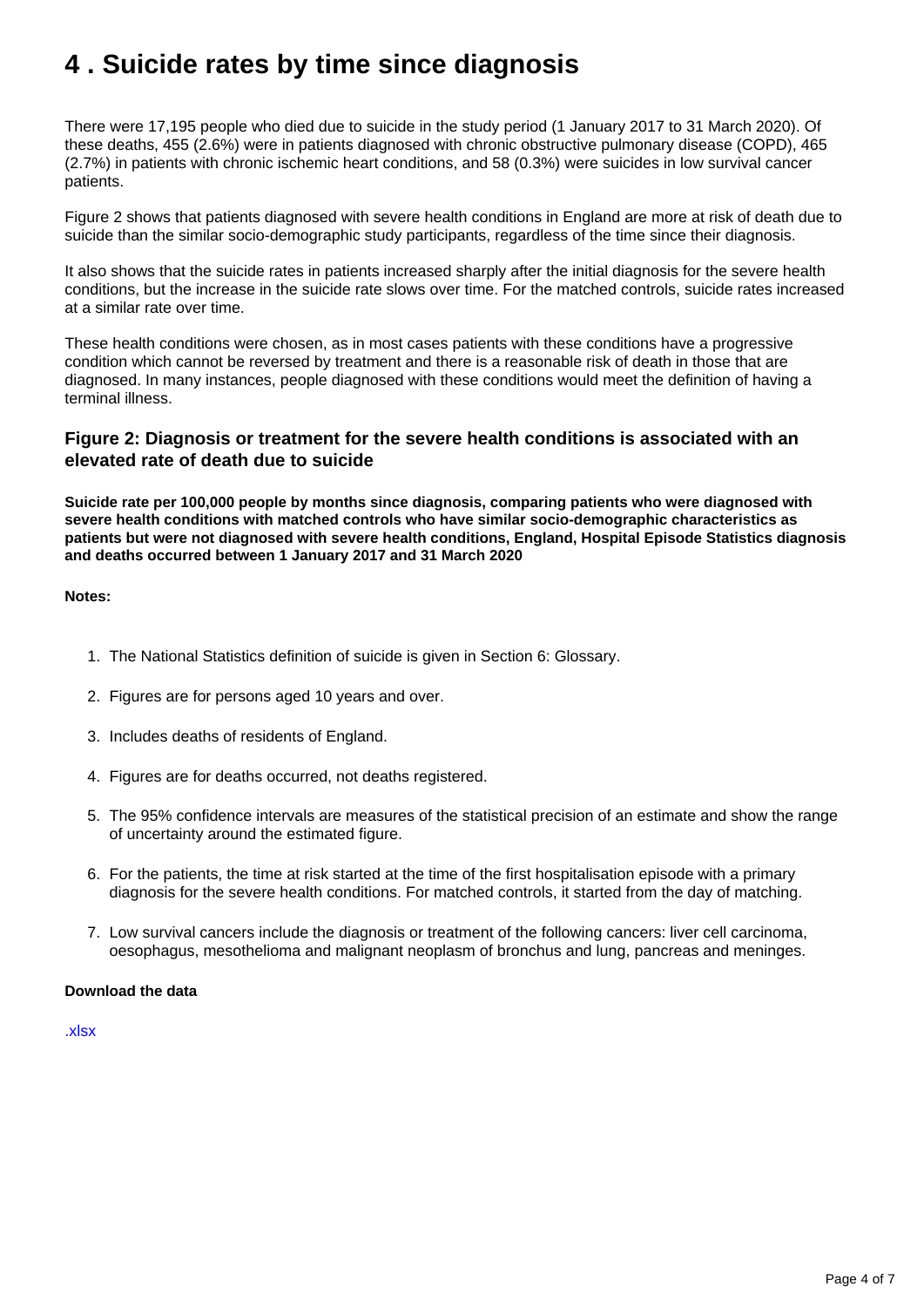## <span id="page-4-0"></span>**5 . Suicides with severe health conditions data**

[Suicides among people diagnosed with severe health conditions, England](https://www.ons.gov.uk/peoplepopulationandcommunity/birthsdeathsandmarriages/deaths/datasets/suicidesamongpeoplediagnosedwithseverehealthconditionsengland) Dataset | Released 20 April 2022

Deaths due to suicide in England and the rate per 100,000 people by days since diagnosis, comparing patients with selected health conditions with matched controls. Includes Hospital Episode Statistics (HES) diagnosis and deaths that occurred between 1 January 2017 and 31 March 2020.

### <span id="page-4-1"></span>**6 . Glossary**

### **Suicide**

The National Statistics definition of suicide includes all deaths from intentional self-harm for persons aged 10 years and over and deaths caused by injury or poisoning where the intent was undetermined for those aged 15 years and over. Further information on the definition can be found in the [Suicide rates in the UK QMI](https://www.ons.gov.uk/peoplepopulationandcommunity/birthsdeathsandmarriages/deaths/methodologies/suicideratesintheukqmi).

### **Chronic obstructive pulmonary disease**

Chronic obstructive pulmonary disease (COPD) is the name for a group of lung conditions that cause breathing difficulties.

#### **Chronic ischemic heart conditions**

Ischemic heart diseases, sometimes called coronary heart disease (CHD), are heart problems caused by narrowed heart arteries. It is also a leading cause of death in the UK and worldwide.

### **Low survival cancer**

For this analysis, we selected cancers that have [low survival rates](https://www.ons.gov.uk/peoplepopulationandcommunity/healthandsocialcare/conditionsanddiseases/bulletins/cancersurvivalinengland/stageatdiagnosisandchildhoodpatientsfollowedupto2018). In the Hospital Episode Statistics (HES) data, any diagnosis and treatment of the following cancers were classified as patients with low survival cancers:

- malignant neoplasm of pancreas (International Classification of Diseases, 10th Edition (ICD-10): C25)
- malignant neoplasm of meninges (ICD-10: C70)
- malignant neoplasm of bronchus and lung (ICD-10: C34)
- oesophagus (ICD-10: C15)
- liver cell carcinoma (ICD-10: C22)
- mesothelioma (ICD-10: C45)

#### **Matched controls**

Matched controls are study participants who had the same socio-demographic characteristics as patients. Matching is performed to assess whether the rate of suicide in people diagnosed with severe health conditions differs from that of people with a similar socio-demographic profile but not diagnosed with a severe condition.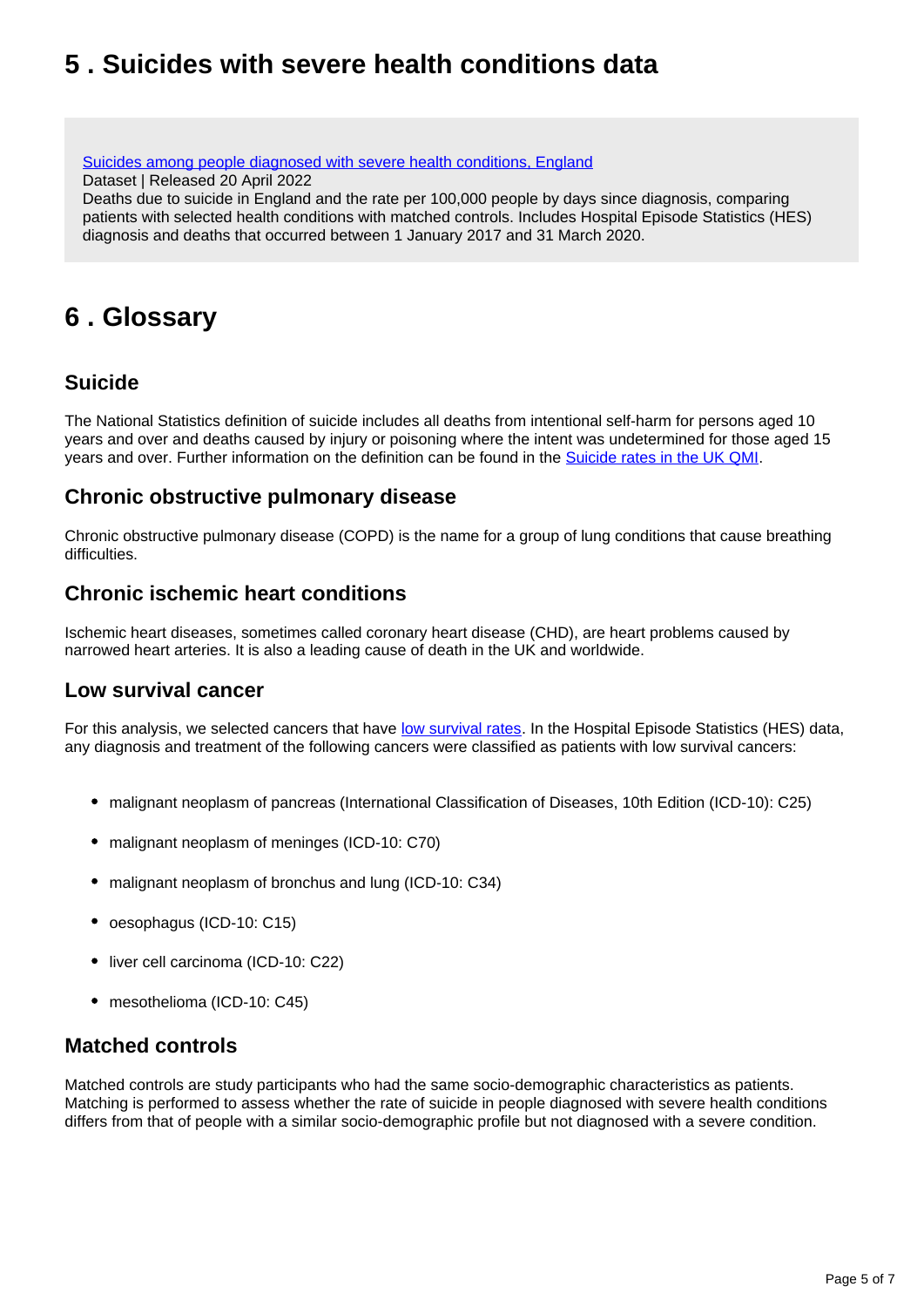### **Confidence interval**

A confidence interval gives an indication of the degree of uncertainty of an estimate, showing the precision of a sample estimate. The 95% confidence intervals are calculated so that if we repeated the study many times, 95% of the time the true unknown value would lie between the lower and upper confidence limits. A wider interval indicates more uncertainty in the estimate. Overlapping confidence intervals indicate that there may not be a true difference between two estimates. For more information, see our methodology page on [statistical uncertainty](https://www.ons.gov.uk/methodology/methodologytopicsandstatisticalconcepts/uncertaintyandhowwemeasureit).

## <span id="page-5-0"></span>**7 . Measuring the data**

### **Study data**

This analysis used linked data combining the 2011 Census, mortality records, and the Hospital Episode Statistics [\(HES\)](https://digital.nhs.uk/data-and-information/data-tools-and-services/data-services/hospital-episode-statistics). To obtain NHS numbers for the 2011 Census, we linked the 2011 Census to the 2011 to 2013 NHS patient registers using deterministic and probabilistic matching, with an overall linkage rate of 94.6%. All subsequent linkages were performed based on NHS numbers.

Our study population included 45,971,684 persons who lived in England and were enumerated in the 2011 Census, linked to the 2011 to 2013 patient registers, and alive on 1 January 2017. Between 1 January 2017 and 31 March 2020, 2,445,441 diagnoses were made for severe health conditions.

### **Analysis method**

We used all inpatients, outpatients, and emergency records of HES to obtain information on patients diagnosed and treated for chronic ischemic heart conditions, low survival cancer and chronic obstructive pulmonary disease (COPD) between 1 January 2017 and 31 March 2020. Death registration records were used to identify deaths due to suicide.

With the large pool of census data, it was possible to perform matching to minimize the effect of sociodemographic factors that are likely to be associated with suicide rates in the general population. The factors that we considered for matching were age, sex, place of residence and self-reported ethnicity and religion. An additional condition was that the matched control should be alive on the date the person was diagnosed or received the treatments. Once an individual was matched to a patient with a severe health condition, they were removed from the pool of controls.

Out of the 176,709 individuals diagnosed with low survival cancers, 175,668 (99.4%) were matched to a control. Out of the 1,383,016 individuals diagnosed with chronic ischemic heart conditions, 1,369,736 (99.0%) were matched to a control. Out of the 885,716 individuals diagnosed with COPD, 880,656 (99.4%) were matched to a control.

There were 17,195 people that died due to suicide in the study period. Of these deaths, 455 (2.6%) were in patients diagnosed with COPD and 200 (1.2%) in their matched controls, 465 (2.7%) with chronic ischemic heart conditions and 306 (1.8%) in their matched controls, and 58 (0.3%) deaths in patients with low survival cancers and 37 (0.2%) in their matched controls.

For each condition, we estimated the cumulative incidence of suicide in patients and matched controls, treating mortality from other causes as a competing risk. The time at risk started at the time of the first hospitalisation episode with a primary diagnosis for selected health conditions. Follow-up ended on the date of death (suicide or other cause) or the end of the study date, whichever was earliest. Matched controls were assigned the diagnosis date of the matched individual and censored at the date of death or end of study date.

## <span id="page-5-1"></span>**8 . Strengths and limitations**

### **Strengths**